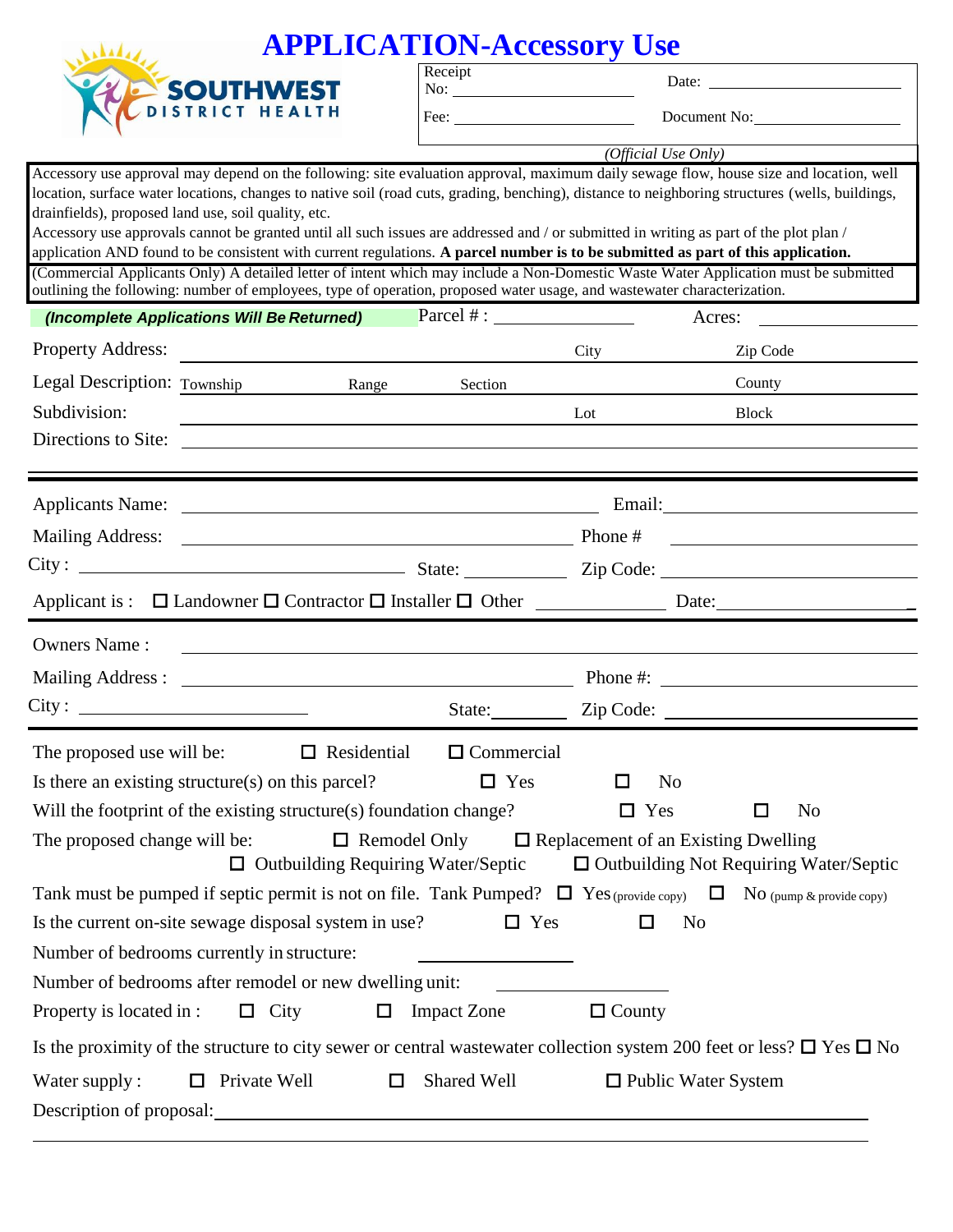Please draw an aerial view of the property showing your proposal and the outline of buildings, property lines, well location(s), water lines, location of septic tank and drainfields, location of drainfield replacement area, ditches and streams, easements and right of ways, drive-way and parking area, cut banks, and location of street or road. Indicate dimensions and separation distances of each from septic tank and drainfield (see attached example).

## **PLOT PLAN**



## SIGNATURE : DATE:

By my signature above, I certify that all answers and statements on this application are true and complete to the best of my knowledge. I understand that should evaluation disclose untruthful or misleading answers, my application may be rejected or my permit canceled. I accept the responsibility to notify Southwest District Health of any changes to the above information if performed prior to completion of the permitted system. I hereby authorize Southwest District Health to have access to this property for the purpose of conducting a siteevaluation.

Southwest District Health, Environmental Health Services

13307 Miami Lane Caldwell, ID 83607 208.455.5400 208.455.5405 (fax) 1008 East Locust Emmett, ID 83617 208.365.6371 208.365.4729 (fax)

1155 Third Avenue North Payette, ID 83661 208.642.9321 208.642.5098 (fax)

46 West Court Weiser, ID 83672 208.549.2370 208.549.2371 (fax)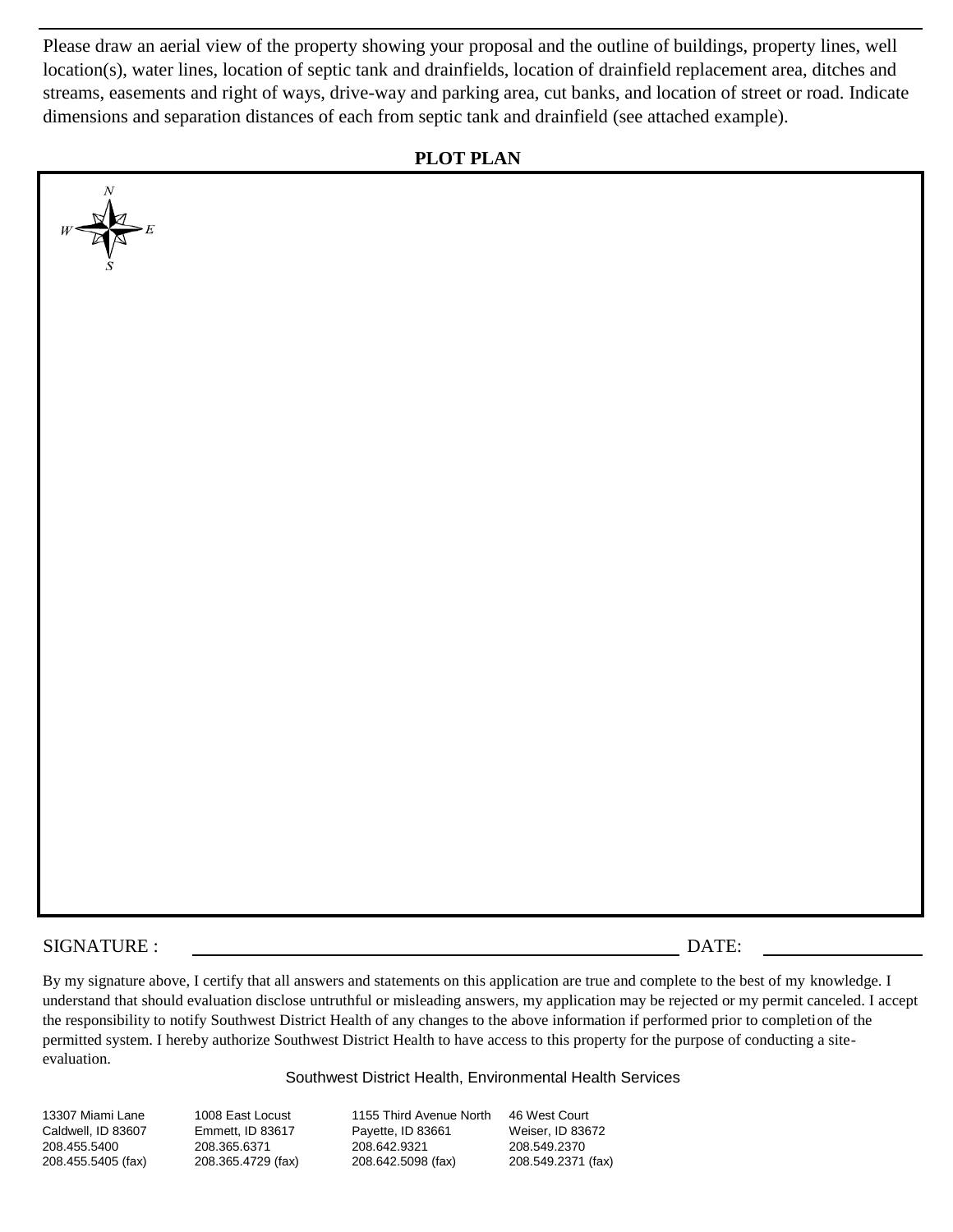

Southwest District Health 13307 Miami Lane Caldwell, ID 83607 208-455-5400

| Receipt No:  | Date:       |
|--------------|-------------|
| Fee:         | Document #: |
| Legal Desc:  |             |
| Parcel #:    |             |
| Subdivision: |             |

## Accessory Use Approval Request

|            | am the current owner and/or authorized agent of real property |
|------------|---------------------------------------------------------------|
| located at | . I hereby acknowledge, understand, and agree to the          |
| following: |                                                               |

- 1. I acknowledge that I am jointly and individually responsible for maintaining conformance with Idaho's Rules for Individual/Subsurface Sewage Disposal, IDAPA 58, Title 01, Chapter 03, as defined in IDAPA 58.01.03.002.04.
- 2. I understand that the Rules for Individual/Subsurface Sewage Disposal, IDAPA 58, Title 01, Chapter 03, must be met, and that Southwest District Health (SWDH) has granted this approval based on information I have provided.
- 3. I understand that I am voluntarily requesting this change to the property, and if I violate the below rules my subsurface sewage disposal system may be considered a non-conforming system. I understand that non-conforming systems do not meet the Rules for Individual/Subsurface Sewage Disposal, IDAPA 58, Title 01, Chapter 03, and that neither I, nor future owners, will be allowed future voluntary additions or alterations unless current permitting requirements are met.
- 4. I understand the following: that any modifications to the existing structure or the new structure foundation will not be within twenty feet  $(20')$  with basements, or ten feet  $(10')$  without basement, of my drainfield(s); the septic tank will not be within five feet (5') of the foundation; the drainfield(s) will not be within five feet (5') of property lines; the drainfield(s) area must be protected from vehicular traffic; the subsurface sewage disposal system(s) will not be receiving additional flows beyond those specified on the application; and the above requirements apply to both my primary and replacement drainfield system(s).
- 5. I agree to waive or release any right, claim, or cause of action which I may now have, or which I may have in the future, against SWDH, from any and all additional effects that may be caused or may have been caused by this approval.
- 6. I acknowledge that upon sale of this property, disclosure of any and all information relating to this subsurface sewage disposal system lies solely with me and/or my representatives/agent, and not with SWDH.

Applicant Signature:\_\_\_\_\_\_\_\_\_\_\_\_\_\_\_\_\_\_\_\_\_\_\_\_\_\_\_\_\_\_\_\_\_\_\_\_\_\_\_\_\_\_\_Date:\_\_\_\_\_\_\_\_\_\_\_\_\_\_\_\_\_\_

| <b>REHS/RS</b> Signature: |
|---------------------------|
|                           |

 $Date:$ (By signing above, SWDH approves the request as noted in the application.)

 $Comment(s):$ \_\_\_\_\_\_\_\_\_\_\_\_\_\_\_\_\_\_\_\_\_\_\_\_\_\_\_\_\_\_\_\_\_\_\_\_\_\_\_\_\_\_\_\_\_\_\_\_\_\_\_\_\_\_\_\_ \_\_\_\_\_\_\_\_\_\_\_\_\_\_\_\_\_\_\_\_\_\_\_\_\_\_\_\_\_\_\_\_\_\_\_\_\_\_\_\_\_\_\_\_\_\_\_ Date Travel Inspect EHS Code